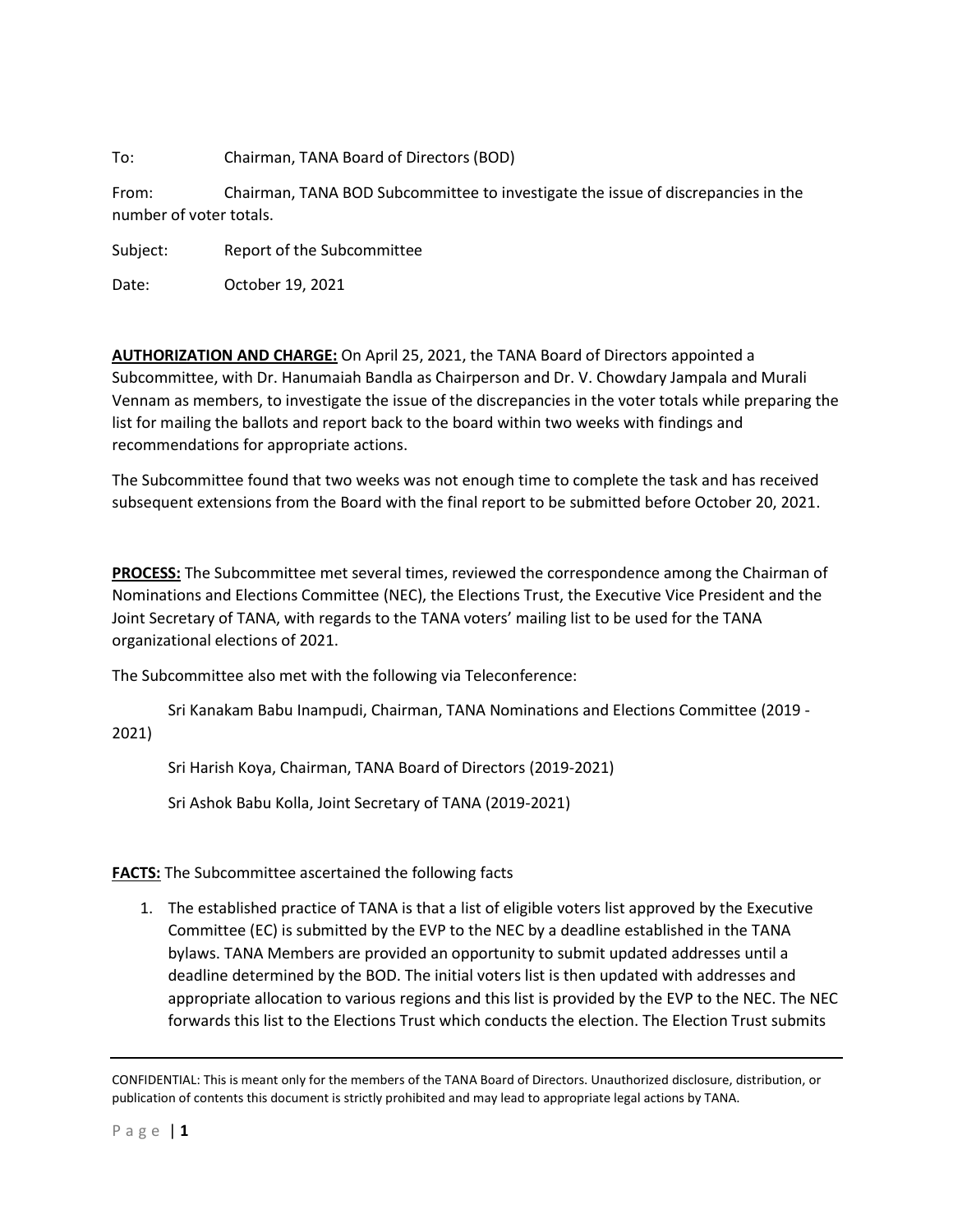this list to National Change of Address (NCOA) processing to ensure that the addresses are current and uses the updated addresses for mailing the ballots.

- 2. On January 28, 2021, the EVP submitted an EC approved eligible voters list to the NEC. Subsequently, the BOD authorized a process for members to update their addresses. This list also included a person whose membership has been revoked and included members residing outside North America.
- 3. On April 5, 2021, the Executive Vice-President (EVP) submitted an updated voters list (List 1) to the Chairman, NEC, to be used for mailing of the ballots to members for the TANA 2021 organizational elections. This list had errors in allocation of members to appropriate regions as the updates to the addresses did not update the regions. This list also included a person whose membership has been revoked and included members residing outside North America. The NEC removed the ineligible voters and sent the corrected list to the Elections Trust on April 6, 2021.
- 4. The Joint Secretary sent a request to the NEC on 4/6/21 for possible updates of addresses for 3 Life members. The Chairman of the Board asked the Chairman of the NEC to see if it was possible to make these corrections. These corrections were not accepted by the NEC.
- 5. The voters list supplied by the EVP on April 5 did not include any of the requests for spousal additions made by members through the web site or emails to the secretary and joint secretary.
- 6. The voters list supplied by the EVP on April 5 did not include some of the address updates received before the prescribed deadline. Specifically, the voters list supplied by the EVP on April 5 did not include changes made to the addresses in the Membership Database before the initial eligible voters list was submitted to the NEC by EVP on 1/28/21. It is also not clear that 100% of the approved address update requests were correctly entered into the voters list submitted on 4/5/21, because of the lack of time for verification.
- 7. The Joint Secretary and the Secretary did not follow through on the BOD recommendation, and the established practice, to inform the members whether the address changes they requested were approved or not, and to give an opportunity for the member to validate the address change request.
- 8. On April 7, 2021, the Elections Trust sent back a list, with three different files, to NEC after applying NCOA corrections to the list and finding that the region allocations are incorrect.
- 9. On April 8, 2021, the Chairman of the NEC contacted the Chairman of the BOD for help in correcting the issue of the region allocation. The Chairman of the BOD suggested using the help of Joint Secretary in updating the list with correct regions.
- 10. On April 8, 2021, the Joint Secretary sent a list, with three files, back to the NEC; this list included some updates to the addresses as well as addition of some spousal members that were not in the April 5 list. This list was forwarded by NEC to the Elections Trust.
- 11. Subsequently, on April 8, 2021, the Joint Secretary requested corrections of mismatches between the address and spouse information in Life Member and Foundation Donor members for two Foundation Donor members, and for correction of information for one Life member. The NEC accepted the corrections for the mismatches of the two Foundation Donor Members but did not accept the correction for the Life Member.

CONFIDENTIAL: This is meant only for the members of the TANA Board of Directors. Unauthorized disclosure, distribution, or publication of contents this document is strictly prohibited and may lead to appropriate legal actions by TANA.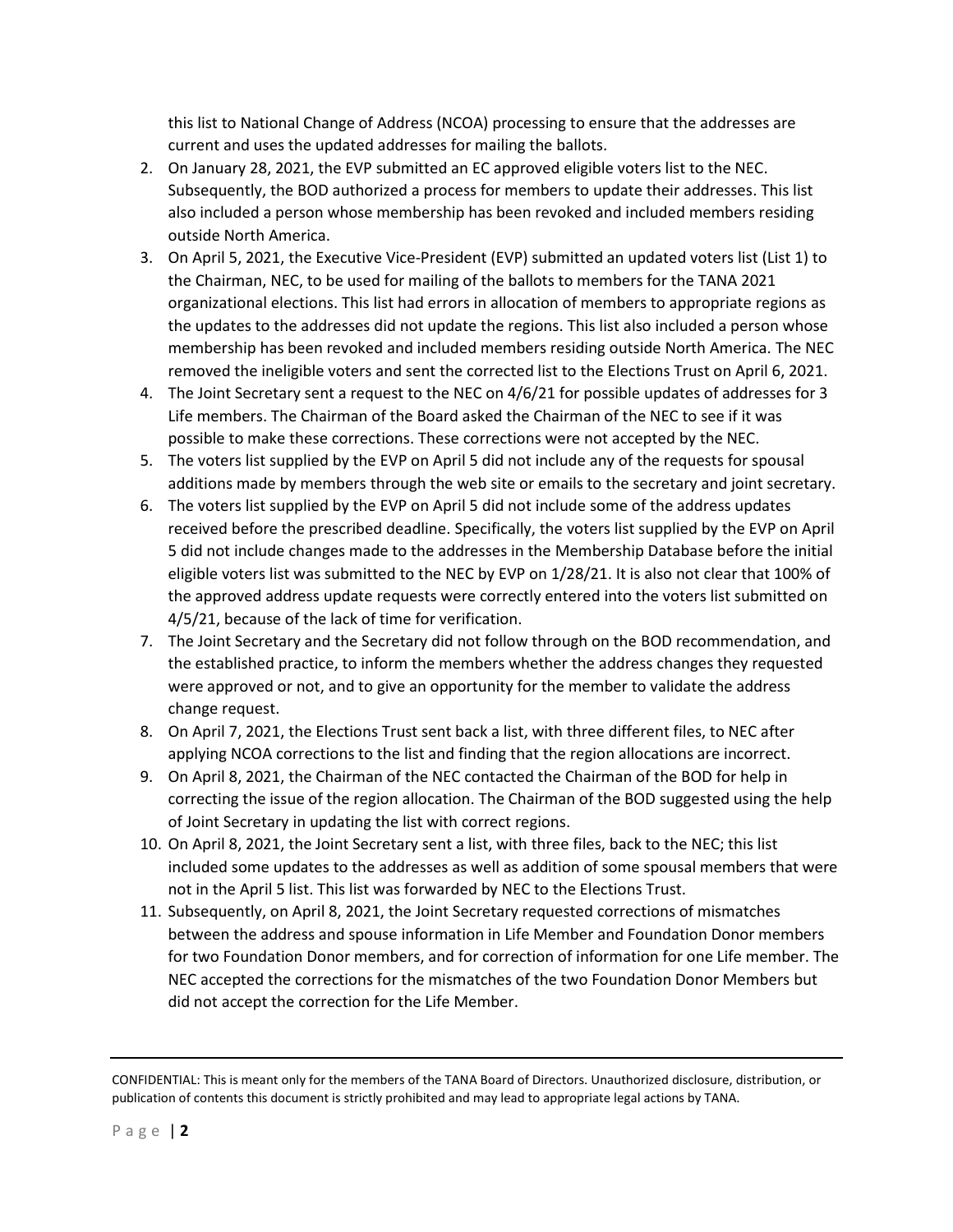- 12. On April 9, 2021, the Election Trust sent another list back to NEC claiming inaccuracies in the list it received earlier that day; this was forwarded by the NEC to the Joint Secretary for further corrections.
- 13. On April 11, 2021, the Joint Secretary sent a list to the NEC. That list was forwarded by NEC to the Elections Trust.
- 14. On April 18, 2021, Elections Trust sent a 'final mailing list' to NEC, which was based on the April 11 list of Joint Secretary. The NEC, at that time tallied the number of voters and found that this list had more voters than the April 5 Voters List. The Chairman of the NEC informed the Chairman of BOD, who called the Joint Secretary for an explanation. The Joint Secretary informed that the list sent by him on April 11 may have had some discrepancies from April 5 list. In an email to the Chairman of NEC on April 19, the Joint Secretary identified the changes as deletion of one spouse member and addition of 44 spouse members and provided the names of deletion and additions.
- 15. On April 21, 2021, the NEC decided not to use any of the lists supplied by the Joint Secretary, and use only the list supplied by the EVP on April 5 with the deletion of the revoked member and addresses outside North America.
- 16. The lists provided by, and changes made by, the Joint Secretary did not impact the actual voters list used by the NEC and Elections Trust in the 2021 organizational elections.
- 17. The lists sent by the Joint Secretary on April 8 and April 11 included several address changes in addition to the spousal additions and deletions identified on April 19.

**CONCLUSIONS:** The Subcommittee, based on its review of evidence, concludes the following.

- 1. The process of maintaining and updating the voters list is beset with many systemic issues including
	- a. The failure to concurrently update the TANA Membership Database identifying the approved and revoked members
	- b. Failure to update the Membership Database in a timely manner
	- c. The violation of the deadlines for preparing the voters list which narrowed the window for address updates
	- d. Lack of clarity regarding processes and deadlines for adding spousal members
	- e. Lack of clarity regarding processes and deadlines for correcting errors
	- f. Rushing the process for updating addresses by the members and verification before the elections.
	- g. Computer systems not being robust enough to deal with a surge of address update requests
	- h. Secretary and Joint Secretary not having enough time to update and verify the Database and voters list
	- i. Not having robust procedures and policies for updating the addresses and informing members

CONFIDENTIAL: This is meant only for the members of the TANA Board of Directors. Unauthorized disclosure, distribution, or publication of contents this document is strictly prohibited and may lead to appropriate legal actions by TANA.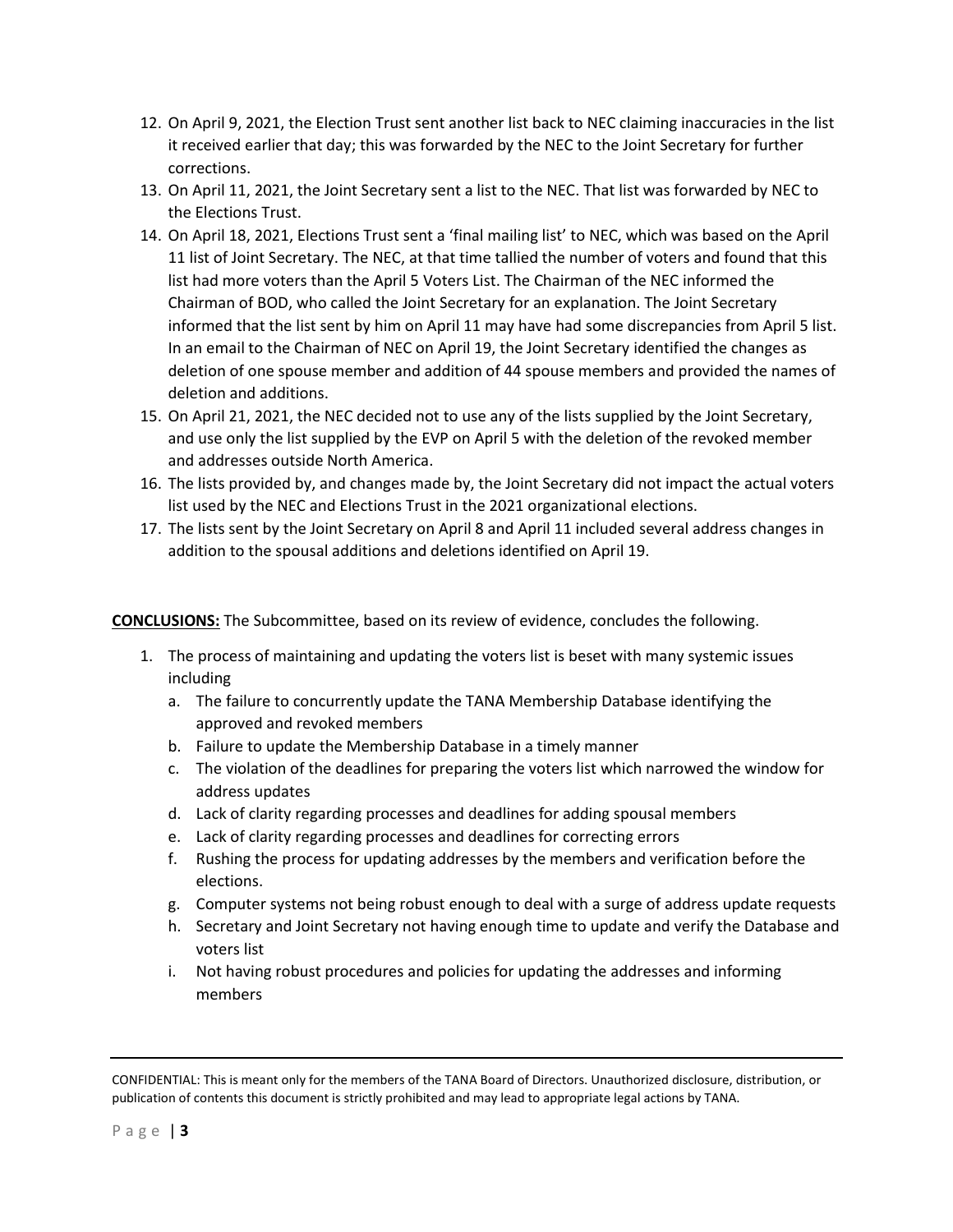- j. Failure to follow the existing procedures for maintaining the documentation and responding to the members.
- k. Not having appropriate oversight of the address updating process
- l. Lack of communication between the BOD and the Joint Secretary on changes to processes for verification and updating the addresses.
- m. Lack of clarity regarding the authority of the NEC in making changes to the approved and officially submitted voters list.
- 2. As the Secretary and the Joint Secretary, who have the responsibility for maintaining the TANA Membership Database and make address changes, are often candidates for other offices during the elections, there is widespread concern about their ability to make changes to the lists to benefit themselves or the candidates they support.
- 3. The NEC and the BOD Chairman, in hindsight, exhibited poor judgement in entrusting the corrections of the officially submitted voters list to a candidate in the election, which even under the best of circumstances would cast suspicions on the integrity of the process.
- 4. The Joint Secretary submitted that he continued to update the excel spreadsheet of the voters list with changes identified after April 5, with the intention of updating the Membership Database with all the changes. The Subcommittee concludes that this was a reasonable action on his part.
- 5. The Joint Secretary submitted that he took external help from individuals who are not associated with TANA to compare and verify the accuracy of records to update the database. The Subcommittee concludes that he has exceeded his authority in doing this and exposed the organization to risks of violation of privacy and database tampering.
- 6. There appears to be a misunderstanding or lack of clear communication between the NEC and Joint Secretary regarding what was expected of the Joint Secretary on April 8 and April 11.
- 7. The Joint Secretary submitted the changes made by him and submitted to the NEC were part of the database updates he was making and that he thought he was supposed to send all the changes to the NEC. The Subcommittee finds this to be a reasonable explanation for his actions.
- 8. The address changes made by the Joint Secretary after April 5 were less than 100 in number, and were spread across all regions. There was adequate supporting documentation for some of these address changes. However, there were some changes for which the supporting documentation does not meet the expected standards. The Joint Secretary did not follow established procedures as he made some address changes supposedly based on verbal communications without adequate documentation, and he has not preserved some of the documentation that he says was provided to him.
- 9. The deletion of a spouse member made by the Joint Secretary is an appropriate change to the database as one person was listed twice in the database, once as a spouse and once as a primary member. However, this deletion to the database should have been made only after being approved by the TANA Membership Verification Committee (MVC). The Subcommittee, however, notes that there is a general lack of understanding with regards to this issue.

CONFIDENTIAL: This is meant only for the members of the TANA Board of Directors. Unauthorized disclosure, distribution, or publication of contents this document is strictly prohibited and may lead to appropriate legal actions by TANA.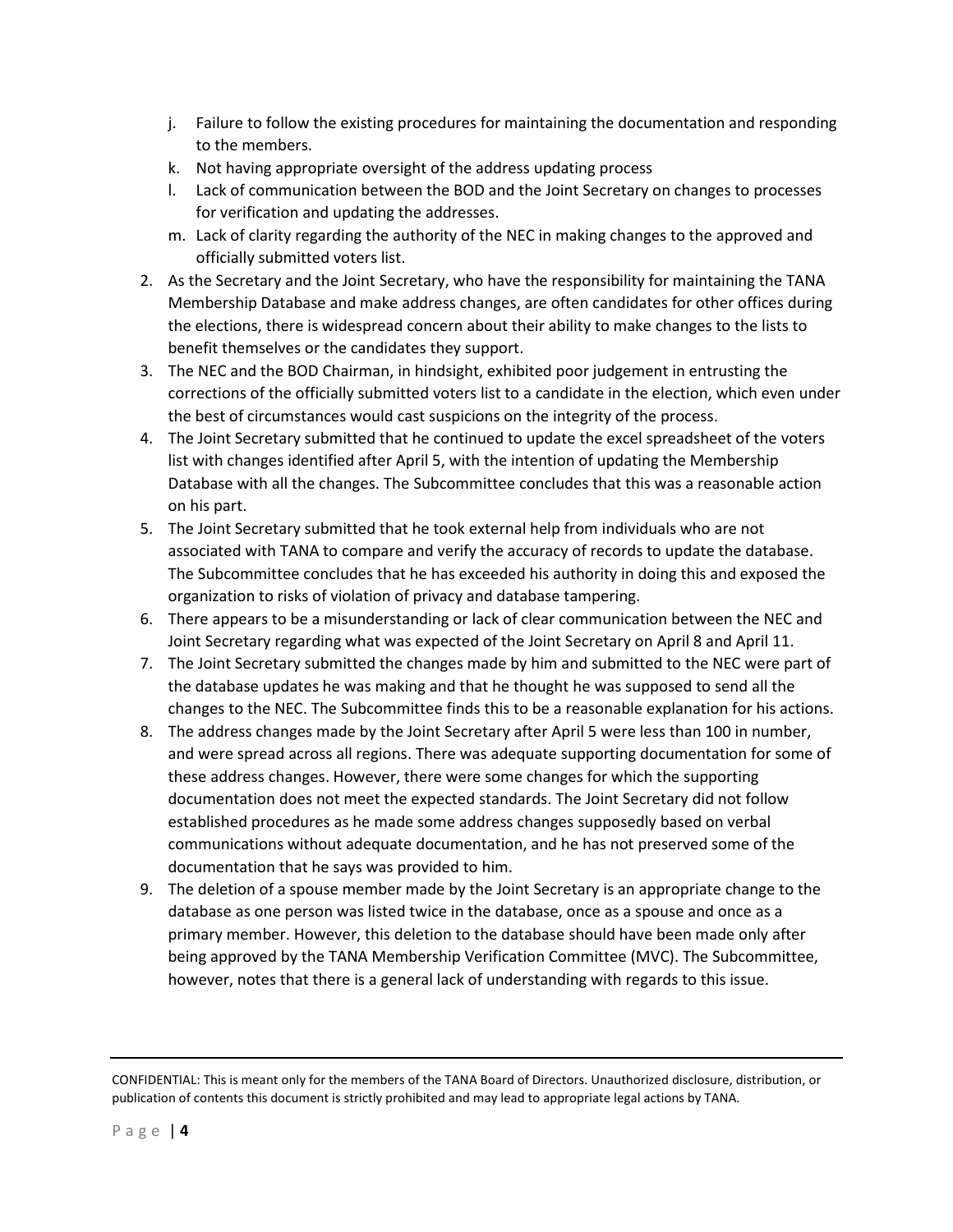- 10. There were a total addition of 48 persons as spouses to existing members in the list submitted by the Joint Secretary to the NEC on 4/11/21 that were not present in the list submitted by the EVP on 4/5/21
- 11. Of the addition of spousal members, 24 of them were based on requests from members thru the web site or with emails. 23 of these 24 appear to be appropriate requests. However, the documentation support for some of these additions does not meet the expected standards. The Joint Secretary did not follow established procedures as he made some of these additions based on verbal communications without adequate documentation, and he has not preserved some of the documentation that he says was provided to him.
- 12. The spousal members could be added to the Membership Database only after being approved by the membership verification committee. These spouse members, even after the approval by MVC, would not have been eligible to cast votes in the organizational elections as they would not have met the deadline for eligibility. The Subcommittee, however, notes that there is a general lack of understanding with regards to this issue.
- 13. There were at least 24 additions of spouses that did not have an adequate explanation or any documentation support. The Joint Secretary submitted that 15 of these additions were due to system errors. The Subcommittee, however, does not see a pattern supportive of a system error, and concludes that there was external human intervention.
- 14. The unexplained spousal additions were small in number and were spread across multiple regions.
- 15. The pattern of address changes and unexplained spousal additions do not seem to be directed towards a particular region.
- 16. The voters list submitted by the EVP to the NEC is supposed to be a confidential document limited to only a small number of TANA Officers, who are entrusted to protect it. The Subcommittee regrettably notes that there is an egregious breach of confidentiality with regards to the voters list.

## **RECOMMENDATIONS:**

The Subcommittee recognizes that it is the right and responsibility of the BOD to take appropriate actions considering the facts and conclusions presented. The Subcommittee makes the following recommendations to the BOD to ensure that the underlying systemic issues are corrected.

- 1) The processes and procedures for making up the final TANA voters list should include appropriate checks and balances to ensure reliability and transparency to ensure the trust and confidence of members and candidates in elections.
- 2) The systemic issues identified with regards to the computer system, Membership Database and voters list should be addressed immediately. This needs to be a priority for the BOD.
- 3) Additions and deletions to the Membership Database can only be done after being verified by MVC. Only those members approved before the voter eligibility deadline can be eligible to vote.

CONFIDENTIAL: This is meant only for the members of the TANA Board of Directors. Unauthorized disclosure, distribution, or publication of contents this document is strictly prohibited and may lead to appropriate legal actions by TANA.